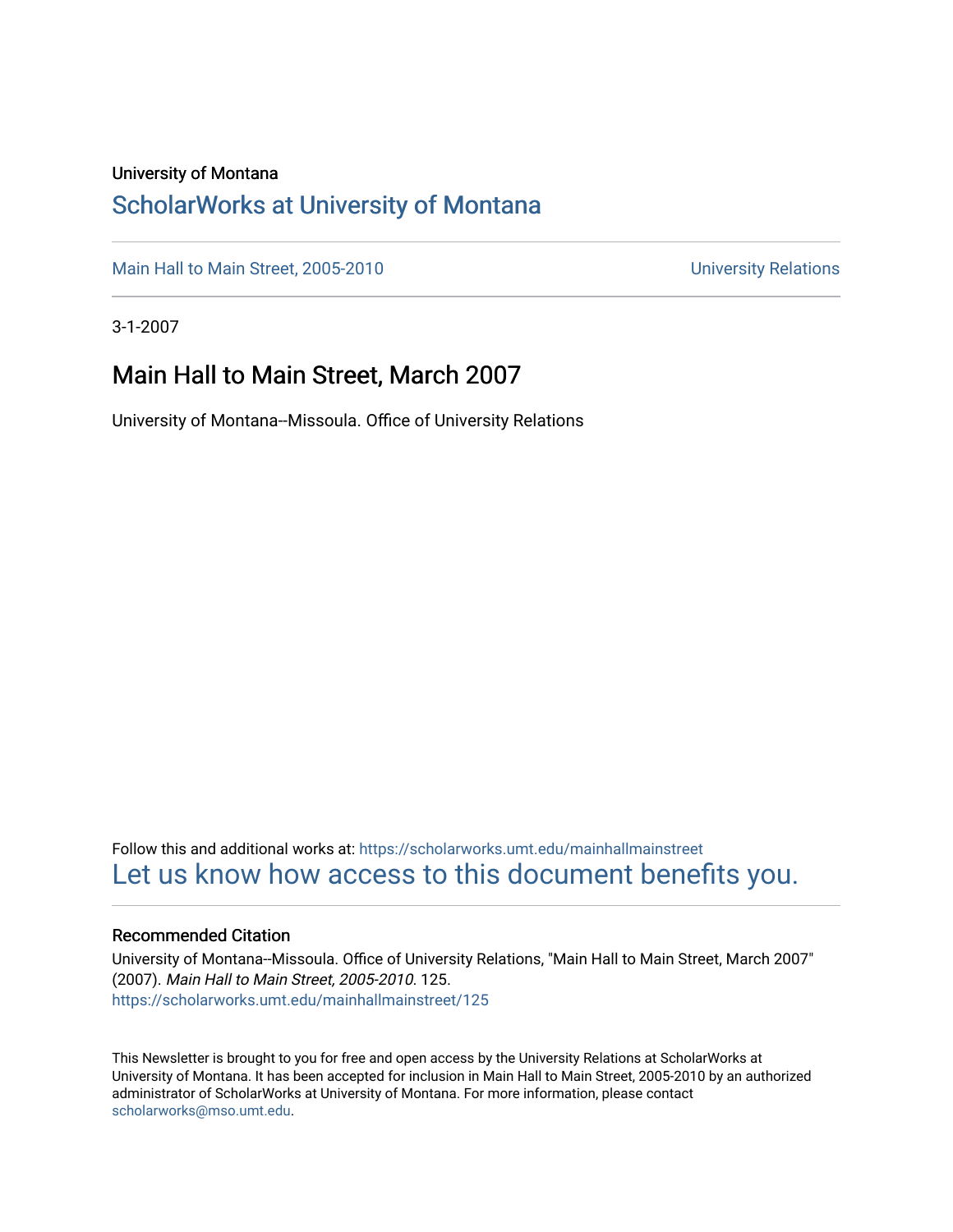#### **M**<br>adds It **ain Hall to ain Street UNIVERSITY OF MONTANA LIBRARY MAR 2 <sup>1</sup> 2007 Connecting Campus and Community** March 2007 Vol. 13 No. 3

# **UM adds Italian universities to exchange list**

Sudents and faculty at The University of Montana looking<br>To broaden their horizons with international travel just got

two new opportunities at universities in Northern Italy.

UM has signed exchange agreements with the University of Brescia and the Catholic University of Northern Italy to promote student and faculty exchanges. Opportunities for work internships and research exchanges also will be available. The agreements, signed last month, were facilitated in



UM Executive Vice President Jim Foley (third from right) with leaders of the two Italian The Italian part by the World Trade universities and others who assisted in crafting the agreements universities are very

Centers at UM and the<br>
University of Brescia. "We did these agreements in two days, hoting that they are among the highest ranked in all of Italy in which is amazing," said UM Executive Vice President Jim Foley. the sciences. "There were lots of people helping on both sides." **— continued back page**

noting that they are among the highest ranked in all of Italy in

Exchanges will begin after UM's International Committee has identified the best areas for partnership and UM President George

spike.

Dennison gives the okay, most likely sometime in the next year. Director of the Office of International Programs Mehrdad Kia said that UM currently has 64 such agreements in place with schools around

### **Theatre director named to national symposium**

**Tom Webster**

The in elite company this April when he participates in a<br>mposium in New York City organized by Duncan Webb, a om Webster, director of UM's University Theatre, will be in elite company this April when he participates in a national leader in theater management.

The event — "The Performing Arts Center of 2032" — will bring together between 30 and 50 experts in theater facilities and other theater experts from across the country for a two-day discussion about the future of performing arts centers. It is sponsored by Webb Management Services and Americans for the Arts.

Webb, who recently completed a feasibility study for a performing arts center in Missoula, is the author of "Running Theaters: Best Practices for Leaders and Managers."

His New York City-based consulting firm, Webb Management Services, assists decision-makers in creating and sustaining arts and entertainment

ventures. Last summer the firm won a contract with Gehry Partners to map out structural foundations needed for theaters planned near the Freedom Tower at Ground Zero in Manhattan.



buildings are the right buildings for the future; how buildings can remain relevant in their communities; and what changes will be likely in audience attendance.

Webster looks forward to the discussion. He said technology also is a huge factor when planning for a performing arts center. Technology at future centers likely will be much different from today's venues, he said. For example, simultaneous digital feeds from a performing arts center could be streamed to cell phones, YouTube or directly to an audience member's home.

"This industry is so fluid," he said. "It's changing on a daily basis. For instance, you're going to be able to

get tickets on your cell phone, go to the concert and the bar code will be read from your cell phone to get in. Then, at the end of the concert, you'll be called on your phone and asked if you **— continued back page**

#### the world and that in the last four years the number in Europe has seen the sharpest

#### A publication of The University of Montana • [www.umt.edu/urelations/](http://www.umt.edu/urelations/)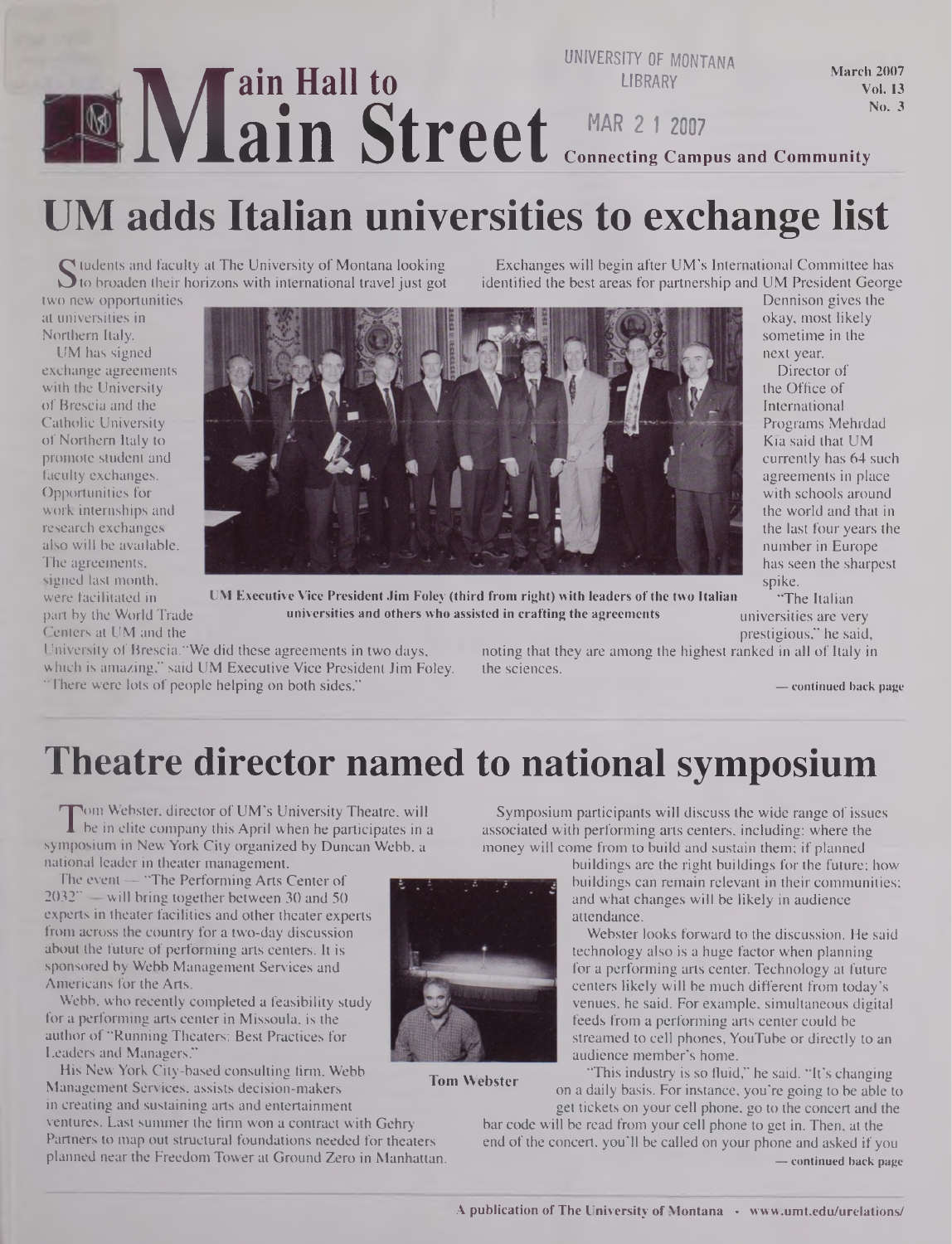# **'Odyssey' — a celebration of grandes dames**

**B** oth are well-loved teachers and<br>accomplished artists. Both are<br>orking on books as their careers win accomplished artists. Both are working on books as their careers wind down. And both will take the stage for the seventh annual "Odyssey of the Stars — A Celebration of Artistic Journeys."

Grandes dames Esther England and Margaret Johnson will be honored by former students and current UM students who will perform and celebrate their careers on the University Theatre stage Saturday, April 14. "Odyssey" is produced every year by the UM School of Fine Arts.

In 38 years of teaching voice and music at UM England has shaped the talents of more than 1,500 students, including world-class opera singers. A Fulbright Scholar, England also is a former associate dean of the School of Fine Arts and UM professor emerita of music. She studied opera in Germany and was a professional soloist with the Bavarian Radio Choir for three years before joining the music faculty in 1969.

England's former students shower her with superlatives — calling her "an angel," "a treasure" and "a major-league horn." Johnson directed her first play more

than 44 years ago, the same year she



#### **Margaret Johnson & Esther England**

began teaching English and drama at Sentinel High School. Since, she has directed more than 190 productions and has had a lifelong impact on students she sees regularly to this day.

Not a week goes by, Johnson says, that she doesn't run into a student she taught. That is not surprising, considering that from 1968 to 1978, because of how the

curriculum was structured, Johnson taught every student at Sentinel.

She often took her students to New York City to see Broadway productions and in her spare time acted in plays at UM. She also served as the state director of the International Thespian Society from 1970 to 1993.

The theater at Sentinel where she staged many productions was named the Margaret Johnson Theater in 2001.

Johnson is working on a book inspired by her students about directing high school theater on a budget and with little experience. England has two projects in the

works — a memoir/how-to manual with the working title "Cheap Tricks for Young Voice Teachers" and a children's book about a "very fat, very hairy" cat tentatively titled "Greedy Guts and Muff."

## **University television campaign wins 10 ADDYs**

 $UM$ 's "Griz Country" television commercial won Best<br>UM of Show in electronic media at the 2006 Montana ADDY Awards Competition in Great Falls.

Chisel Industries, which worked with UM administrators, faculty and students to produce the ad and six other awardwinning spots for the University, brought home 10 ADDYs for its UM television campaign.

Chisel won four Gold ADDYs: one for electronic media, one the United paign and two for the "Griz Country" spot - one in the 60-second ad category and another in the regional/national single spot category.

Silver ADDYs went to the "Legacy" spot in the 60-second ad and regional/national single spot categories and for elements of advertising/music only used in the UM academic campaign.

Bronze ADDYs went to spots focusing on UM's chemistry program in the 60-second ad category and its business management program in the regional/national single spot category. A third bronze was awarded for elements of advertising/ music only for the tunnel run music in the "Griz Country" spot.

Chisel Industries is a Montana-based marketing and production company with Hollywood experience. Chisel uses 35-millimeter cameras, lighting equipment, camera cranes and other specialized equipment to give its work a polished look.

The ads produced in UM's academic campaign featured faculty members teaching in fine arts, chemistry, biology, pharmacy and business. All of the spots, including two that focus on UM sports and Grizzly athletics, have aired on various cable networks throughout Montana; during the playoff football game that pitted

the Grizzlies against the University of Massachusetts, the spots appeared nationally on ESPN.

"These ads were done with lots of folks on campus working together — deans, faculty, staff, students," said Jim Foley, UM's executive vice president. The ads were made to appeal to potential students as well as alumni, potential donors and policymakers, Foley said. He added that UM and Chisel Industries plan to make more commercials when spring weather offers better filming opportunities.

The ADDY Awards competition is a three-tiered national competition conducted annually by the American Advertising Federation. Gold and silver awards advance to regional ADDYs and winners advance to the national competition. Of the 468 entries received, 53 Gold ADDYs were presented for professional entries and four were presented for student entries.

### **Eggstravaganza!**

Don Umiss the seventh annua<br>
p.m. Saturday, April 7, on the UM on't miss the seventh annual Easter Eggstravaganza at <sup>1</sup> Oval. Free and open to the public, it's the region's largest egg hunt, featuring separate sections for age groups: 0-2, 3, 4-5,6-7 and 8-9. Parents are allowed to help infants and toddlers.  $\approx$ 

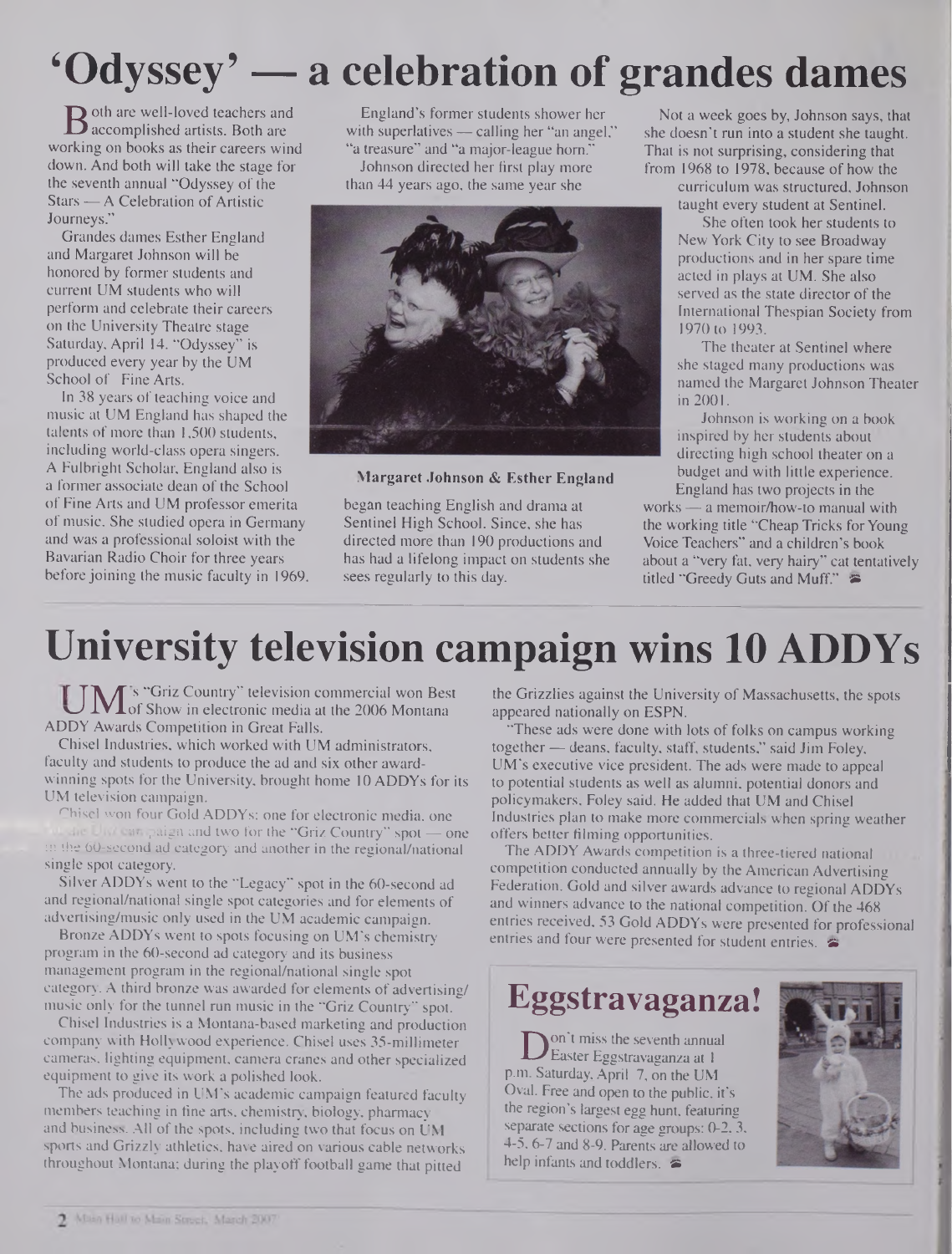**Forestry Honors—**Several alumni and professors of UM's College of Forestry and Conservation were honored recently by the Society of American Foresters. John McMahon, who graduated from UM with a bachelor's degree in forestry in 1960 and earned a master's degree in 1964, was named president of SAF in January. McMahon had a long career with the Weyerhaeuser Co., beginning in 1964 and ending in 2001 when he retired as vice president of timberlands and external

and regulatory affairs. He lives in Normandy Park, Wash. CFC Dean Perry Brown and three UM alumni — Stephen Arno of Florence; Russell Graham of Moscow, Idaho; and Carl Fiedler, UM research professor of silviculture — were elected as SAF Fellows. The title honors SAF members who have provided outstanding contributions to the society and to the forestry profession.

**Art Donation—**The Montana Museum of Art & Culture at UM recently acquired an important donation of 161 works of Western art through the generosity of the Bill and Polly Nordeen family. The acquisition, known as the Bill and Polly Nordeen Collection, contains works by some of the most well-known pioneers of Western art, including Karl Bodmer, Edward Borein, George Catlin, Ace Powell, Edgar Paxson, Frederic Remington and C.M. Russell. The



**Bea** 

**IBRARY** 

**Edgar Paxson's "At the Waterhole"**

works are primarily oil and watercolor paintings that depict scenes of Western life, landscapes, portraits, wildlife and still life. The collection also includes three hand-tinted lithographs by George Catlin, a 1903 oil painting by Edgar Paxson titled "At the Waterhole," Western bronzes, Pre-Columbian ceramics and Mexican and American Indian masks and baskets.

**More Students—UM** enrollment continues to climb, but the big news this semester is that students are taking more credit hours. While head count increased to 13,309 — 24 above last spring's enrollment — the number of full-time equivalents jumped 202 — from 11,096 to 11,398. An analysis is still under way, but it appears the numbers can be attributed in part to online registration and the conversion of Wintersession courses counting toward spring semester.

**Garage Sale—**A UM parking structure will be a bargain hunter's paradise Saturday, April 28, when it transforms into the "World's Largest Garage Sale." The sale runs from 9 a.m. to 1:30 p.m. on the first and second levels of the parking garage on Campus Drive next to the Mansfield Library. The "world's largest" claim, which has been used for years to tout the sale, was acknowledged in a story in the New York Times travel section

last summer. The writer of the article attributed the "largest" claim to "the size of its garage." The 18th semi-annual event is a fundraiser for UM Advocates, a campus service organization of more than 100 members **BriefsF MONTA** who provide volunteer services for many campus functions. Previous sales have drawn nearly 100 sellers and thousands of shoppers.

> **Environmental Study—**Robin Saha, a UM environmental studies assistant professor, contributed to an update of

a landmark 1987 report that revealed how U.S citizens who are minorities or poor are much more likely to have hazardous-waste facilities in their neighborhoods. The update, titled "A Current Appraisal of Toxic Waste and Race in the United States," found there has not been any positive progress since release of the first report. Saha, who has been a scholar in the environmental justice field for the last decade, wrote a key chapter in the update titled "A Current Appraisal of Toxic Waste and Race in the United States." A summary of the new study was released in February at the annual meeting of the American Association for the Advancement of Science in San Francisco.

**Provost Search—**The search for a new UM provost and vice president for academic affairs has been extended. President George Dennison said UM will seek assistance from a search firm to move the process forward. An earlier search yielded three candidates who came to campus for interviews, but none was offered the position. Dennison said Teresa Branch, vice president for student affairs, will chair the search committee from this point forward, since former chair Dan Dwyer, vice president for research and development, has pressing business commitments. Dennison said there is a need to identify someone to assume the provost position as soon as possible. The president has been serving as interim provost since Lois Muir was removed from the position nearly one year ago.

**Board Appointee—**Bob Ream was appointed by Gov. Brian Schweitzer to the UM Local Executive Board in late February. He replaces Leonard Landa as a public representative on the board

and will serve through April 2009. Ream will provide consultative and advisory service to UM President Dennison, act as a liaison between the community and the University, and foster public awareness of the contributions of UM to Missoula and the state. A retired professor of wildlife management, Ream taught in the UM School of Forestry and Conservation for 28 years and was named the acting dean of forestry in 1993. Ream served as a



representative in the Montana Legislature for 16 years, where he chaired the House Fish and Game Committee. The appointment was approved by the state Board of Regents at its Feb. 28-March <sup>1</sup> meeting.

**Centennial Bricks-Become a permanent part of the UM** campus by having your name — or another person's — engraved in Centennial Circle on the Oval. The deadline for buying bricks for the spring engraving is Friday, April 13. The cost is SI50. For more information call University Relations at 406-243-2522 or visit <http://www.umt.edu/urelations/bricks.htm>.  $\approx$